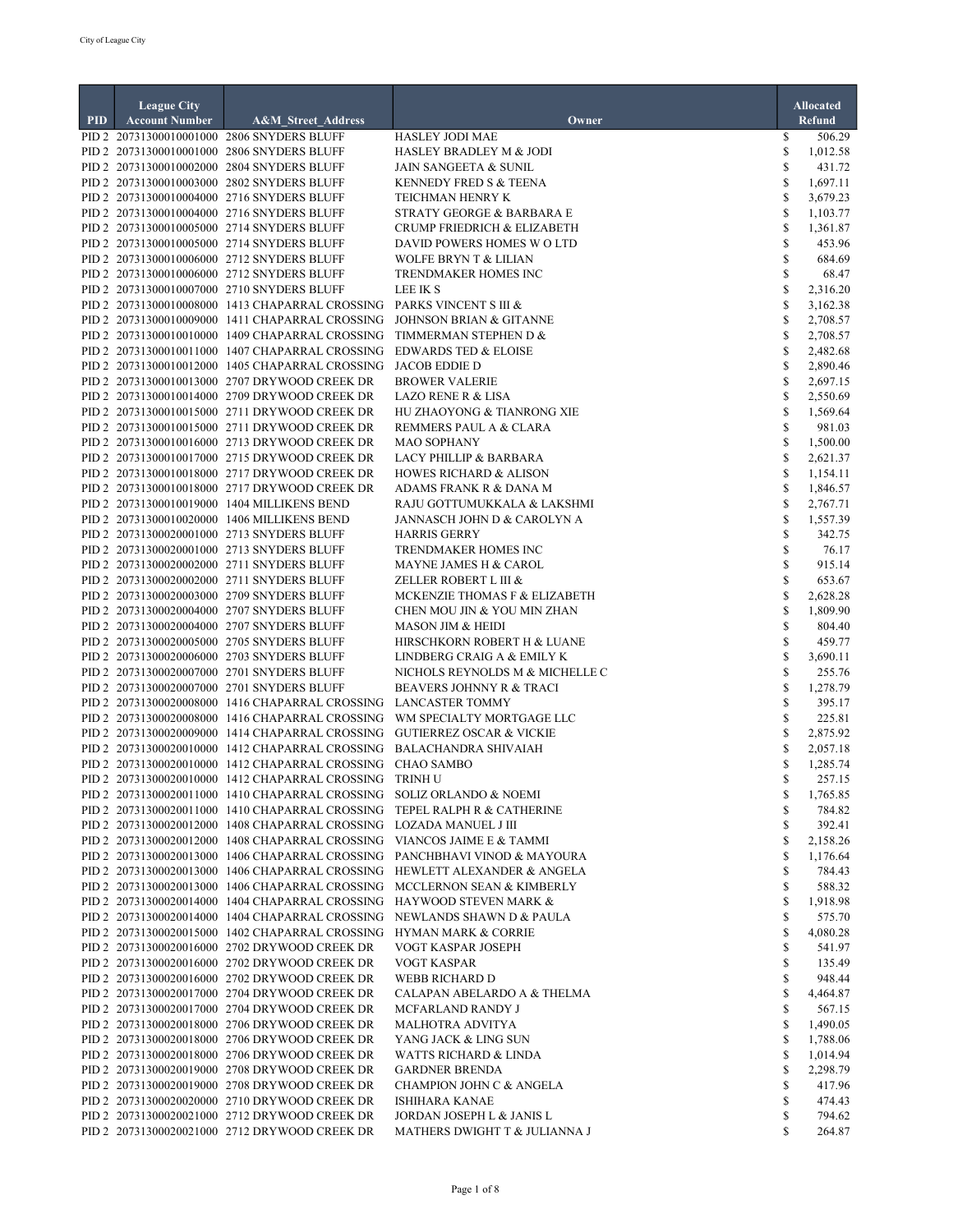|  | PID 2 20731300020021000 2712 DRYWOOD CREEK DR | <b>GORDON WAYNE &amp; MARGARET</b>            | \$           | 529.75   |
|--|-----------------------------------------------|-----------------------------------------------|--------------|----------|
|  | PID 2 20731300020022000 2714 DRYWOOD CREEK DR | LINCH JERRY S & KATHRYN D                     | \$           | 1,568.66 |
|  | PID 2 20731300020023000 2716 DRYWOOD CREEK DR | LOUIS SCOTT B & JANE L                        | \$           | 324.64   |
|  | PID 2 20731300020023000 2716 DRYWOOD CREEK DR | REITER STEVEN B & MARGARET                    | \$           | 121.74   |
|  | PID 2 20731300020024000 2802 DRYWOOD CREEK DR | RICHARDS JEFFREY S & PATRICIA                 | \$           | 1,488.01 |
|  | PID 2 20731300020025000 2804 DRYWOOD CREEK DR | DULL DONALD L & SANDRA R                      | \$           | 2,529.65 |
|  |                                               |                                               |              |          |
|  | PID 2 20731300020026000 2806 DRYWOOD CREEK DR | <b>GODFREY JASON &amp; CARRIE</b>             | \$           | 2,525.84 |
|  | PID 2 20731300020027000 2808 DRYWOOD CREEK DR | <b>DEAN PAUL</b>                              | \$           | 1,476.59 |
|  | PID 2 20731300020028000 2810 DRYWOOD CREEK DR | <b>COOPER LARRY W</b>                         | \$           | 428.61   |
|  | PID 2 20731300020029000 2814 DRYWOOD CREEK DR | <b>DREVER NATHAN &amp; LISA</b>               | \$           | 225.57   |
|  | PID 2 20731300020029000 2814 DRYWOOD CREEK DR | <b>COLON BENITO &amp;</b>                     | \$           | 187.98   |
|  | PID 2 20731300020030000 2816 DRYWOOD CREEK DR | <b>BETTAYEB SAID &amp; AMAL H</b>             | \$           | 1,655.65 |
|  | PID 2 20731300020031000 1401 CAINE HILL CT    | MORRIS PHILLIP W & HEATHER                    | \$           | 383.10   |
|  | PID 2 20731300020031000 1401 CAINE HILL CT    | MCCOY MARGARET M                              | $\mathbb{S}$ | 574.65   |
|  | PID 2 20731300020031000 1401 CAINE HILL CT    | MCCOY DANIEL J & MARGARET M                   | \$           | 1,340.84 |
|  |                                               |                                               |              |          |
|  | PID 2 20731300020032000 1403 CAINE HILL CT    | THOMAS LORI K                                 | \$           | 1,133.57 |
|  | PID 2 20731300020032000 1403 CAINE HILL CT    | THOMAS DENNIS M & LORI K                      | \$           | 377.86   |
|  | PID 2 20731300020033000 1405 CAINE HILL CT    | TRAWHON COLBERT W & GLENDA G                  | \$           | 129.85   |
|  | PID 2 20731300020033000 1405 CAINE HILL CT    | HABERER JOHN H JR & BARBARA A                 | \$           | 389.56   |
|  | PID 2 20731300020033000 1405 CAINE HILL CT    | DAY REDUS E & CHERYL C                        | \$           | 1,038.82 |
|  | PID 2 20731300020034000 1407 CAINE HILL CT    | <b>MOTIN VLADIMIR &amp;</b>                   | \$           | 1,558.23 |
|  | PID 2 20731300020035000 1409 CAINE HILL CT    | DIPPEL JAMES E & JULIE P                      | \$           | 914.13   |
|  | PID 2 20731300020035000 1409 CAINE HILL CT    | <b>IMPICCINI DAVID &amp; KAY</b>              | \$           | 914.13   |
|  |                                               |                                               |              |          |
|  | PID 2 20731300020035000 1409 CAINE HILL CT    | <b>AUTTONBERRY CLINT &amp;</b>                | \$           | 182.83   |
|  | PID 2 20731300020035000 1409 CAINE HILL CT    | MCCRINDLE CRAIG & SHAREE                      | \$           | 311.33   |
|  | PID 2 20731300020036000 1411 CAINE HILL CT    | LEWIS HAROLD D & DEBBIE K                     | \$           | 908.97   |
|  | PID 2 20731300020036000 1411 CAINE HILL CT    | WHITE JAMES B & KIMBERLY                      | \$           | 649.26   |
|  | PID 2 20731300020037000 1413 CAINE HILL CT    | ROGERS R NORRIS & KAREN C                     | \$           | 455.90   |
|  | PID 2 20731300020038000 1415 CAINE HILL CT    | MUIR TERRY D & MARIE E                        | \$           | 1,544.70 |
|  | PID 2 20731300020039000 1414 CAINE HILL CT    | PALOSKI WILLIAM & BRENDA                      | \$           | 3,159.13 |
|  | PID 2 20731300020040000 1412 CAINE HILL CT    | <b>CHALUPARAMBIL MARK &amp;</b>               | \$           | 1,524.94 |
|  |                                               |                                               |              |          |
|  | PID 2 20731300020042000 1408 CAINE HILL CT    | <b>OBERHAUSER ANDRES F &amp; MARCELA</b>      | \$           | 1,500.00 |
|  | PID 2 20731300020043000 1406 CAINE HILL CT    | PRATHER JOHN W III & CYNTHIA                  | \$           | 1,500.00 |
|  | PID 2 20731300020044000 1404 CAINE HILL CT    | <b>GOODWIN CHARLES R &amp;</b>                | \$           | 1,427.31 |
|  | PID 2 20731300020044000 1404 CAINE HILL CT    | EVANS DANNY K & PATRICIA L                    | \$           | 285.46   |
|  | PID 2 20731300020045000 1405 MILLIKENS BEND   | LINN HEATHER M                                | \$           | 1,549.95 |
|  | PID 2 20731300020045000 1405 MILLIKENS BEND   | FEDERAL HOME LOAN MORTGAGE CORPORATION        | \$           | 221.42   |
|  | PID 2 20731300020045000 1405 MILLIKENS BEND   | <b>SMITH RICHARD &amp; JUDY</b>               | \$           | 1,107.11 |
|  | PID 2 20731300020046000 1407 MILLIKENS BEND   | WEAVER COY L JR & ANITA                       | $\mathbb{S}$ | 1,580.20 |
|  | PID 2 20731300020047000 1409 MILLIKENS BEND   | STEVEN WESLEY R & BLANCA                      | \$           | 1,582.74 |
|  |                                               |                                               | \$           |          |
|  | PID 2 20731300020048000 2811 SNYDERS BLUFF    | HURST WESLEY H & JULIANE                      |              | 2,876.15 |
|  | PID 2 20731300020049000 2809 SNYDERS BLUFF    | CHONG KENNETH & DAO H                         | $\mathbb{S}$ | 3,281.48 |
|  | PID 2 20731300020050000 2807 SNYDERS BLUFF    | <b>BUSH WESLEY R &amp; SHERRI</b>             | \$           | 1,681.87 |
|  | PID 2 20731300020051000 2805 SNYDERS BLUFF    | CANTU JOSE C & ELIZABETH                      | \$           | 1,516.50 |
|  | PID 2 20731300020052000 2803 SNYDERS BLUFF    | TRIPLE Z TEXAS INVESTMENTS LLC                | \$           | 504.93   |
|  | PID 2 20731300020052000 2803 SNYDERS BLUFF    | MTK INVESTMENTS LLC.                          | \$           | 504.93   |
|  | PID 2 20731300020052000 2803 SNYDERS BLUFF    | <b>SOMMERS BARRY S</b>                        | \$           | 504.93   |
|  | PID 2 20731300020053000 2801 SNYDERS BLUFF    | <b>WANG MINLI</b>                             | \$           | 649.45   |
|  | PID 2 20731300020053000 2801 SNYDERS BLUFF    | DUYM CHARLOTTE J                              | \$           | 519.56   |
|  |                                               |                                               | \$           |          |
|  | PID 2 20731300020053000 2801 SNYDERS BLUFF    | MCCONNELL ROY E & KATHLEEN                    |              | 389.67   |
|  | PID 2 20731300030001000 2556 COSTA MESA CIR   | PHELPS JOHN Y III & AMANDA                    | \$           | 946.47   |
|  | PID 2 20731300030001000 2556 COSTA MESA CIR   | <b>STRUNK CHESTER LEE</b>                     | \$           | 630.98   |
|  | PID 2 20731300030001000 2556 COSTA MESA CIR   | STRUNK CHESTER LEE JR &                       | \$           | 157.75   |
|  | PID 2 20731300030001000 2556 COSTA MESA CIR   | DAVID POWERS HOMES WO LTD                     | \$           | 157.75   |
|  | PID 2 20731300030002000 2626 SANTO DOMINGO DR | LEISING GUILLAUME & SOPHIE                    | \$           | 1,126.04 |
|  | PID 2 20731300030002000 2626 SANTO DOMINGO DR | EDMONDSON STEVEN R & TISH J                   | \$           | 1,576.45 |
|  | PID 2 20731300030003000 2624 SANTO DOMINGO DR | OLSON ARTHUR RAYMOND & KIMBERLY ADELE LUPRETE | \$           | 316.32   |
|  | PID 2 20731300030003000 2624 SANTO DOMINGO DR | NEWMAN JACK                                   | \$           | 1,581.61 |
|  |                                               |                                               |              |          |
|  | PID 2 20731300030003000 2624 SANTO DOMINGO DR | TIEFERT JEROME W & RHONDA                     | \$           | 948.96   |
|  | PID 2 20731300030003000 2624 SANTO DOMINGO DR | PERKINS RONALD & PATRICIA                     | \$           | 1,265.28 |
|  | PID 2 20731300030004000 2622 SANTO DOMINGO DR | MELENDEZ CARLOS A                             | \$           | 4,577.98 |
|  | PID 2 20731300030005000 2620 SANTO DOMINGO DR | OJO OLUGBENGA B & FOLASADE                    | \$           | 551.78   |
|  | PID 2 20731300030006000 1413 PALMETTO DR      | MEDINA CHRISTOPHER &                          | \$           | 2,977.60 |
|  | PID 2 20731300030006000 1413 PALMETTO DR      | <b>GREENWOOD ROBERT &amp; T JOY</b>           | \$           | 541.38   |
|  | PID 2 20731300030007000 1411 PALMETTO DR      | KNOLL RODNEY & SHARLA                         | \$           | 2,237.79 |
|  | PID 2 20731300030007000 1411 PALMETTO DR      | WISHON AARON R & ANGELA R                     | \$           | 994.57   |
|  |                                               |                                               |              |          |
|  | PID 2 20731300030008000 1409 PALMETTO DR      | DAVENPORT VIRGINIA S                          | \$           | 2,983.71 |
|  | PID 2 20731300030008000 1409 PALMETTO DR      | DAVENPORT BILLY HARRIS &                      | \$           | 248.64   |
|  | PID 2 20731300030009000 1407 PALMETTO DR      | KAPHALIA BHUPENDRA S &                        | \$           | 292.13   |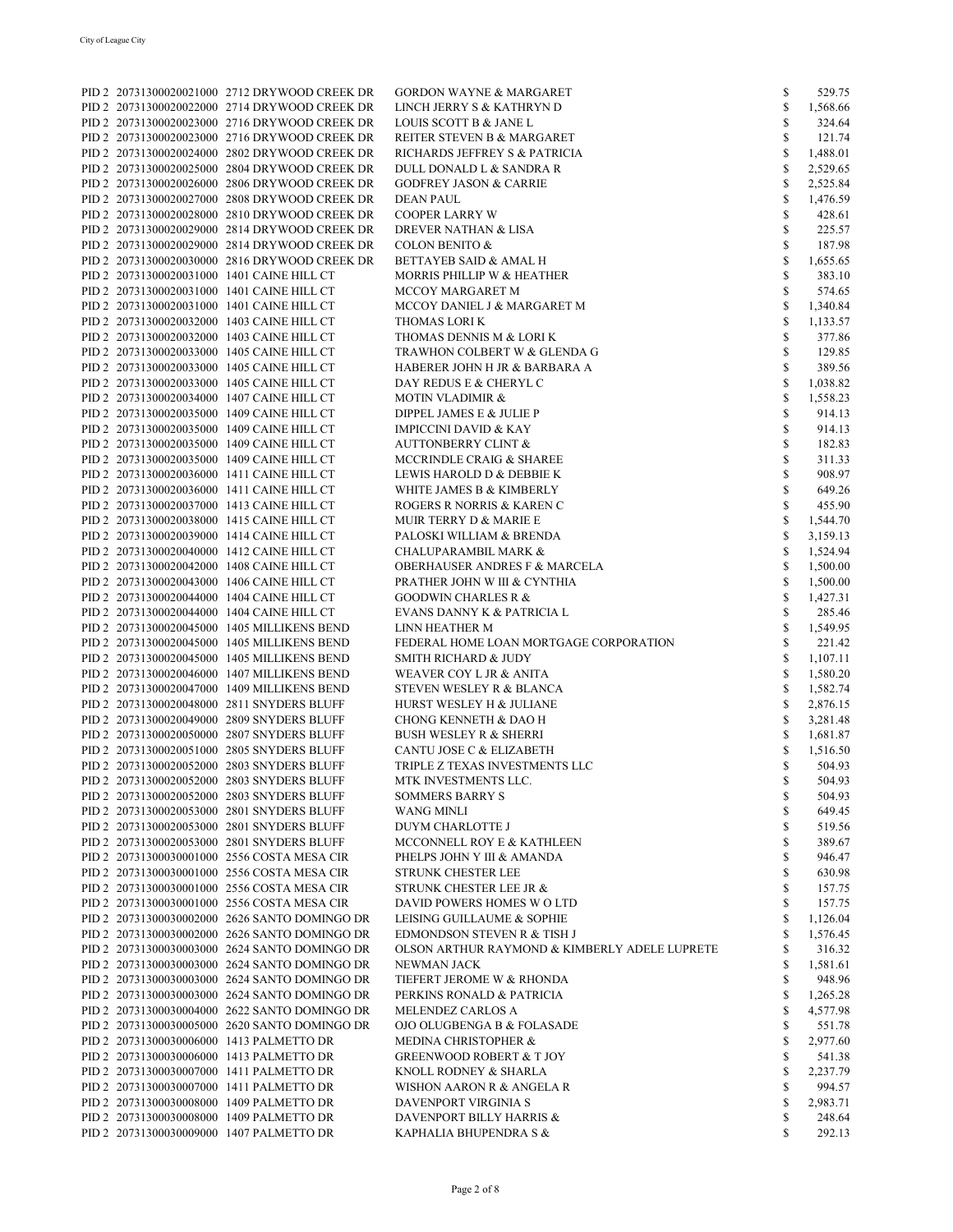|                                         | PID 2 20731300030009000 1407 PALMETTO DR      | <b>VOLZ PATRICK &amp; JACQUELINE LIFTON</b> | \$           | 292.13   |
|-----------------------------------------|-----------------------------------------------|---------------------------------------------|--------------|----------|
|                                         |                                               |                                             |              |          |
|                                         | PID 2 20731300030009000 1407 PALMETTO DR      | PICKERING GEORGE H &                        | \$           | 2,044.88 |
|                                         | PID 2 20731300030009000 1407 PALMETTO DR      | DALLAS MICHAEL D & BARBARA A                | \$           | 876.38   |
|                                         | PID 2 20731300030009000 1407 PALMETTO DR      | DALLAS MICHAEL & BARBARA                    | $\mathbb{S}$ | 292.13   |
|                                         | PID 2 20731300030010000 2621 SWIFT CREEK DR   | BATTAGLINI PAULA KAY                        | \$           | 1,428.48 |
|                                         | PID 2 20731300030010000 2621 SWIFT CREEK DR   | <b>BATTAGLINI ALAN &amp; PAULA</b>          | \$           | 476.16   |
|                                         |                                               |                                             |              |          |
|                                         | PID 2 20731300030011000 2623 SWIFT CREEK DR   | BERKLAND KRISTINNA ANN                      | $\mathbb{S}$ | 1,168.54 |
|                                         | PID 2 20731300030011000 2623 SWIFT CREEK DR   | SAKKESTAD OLE                               | $\mathbb{S}$ | 1,869.66 |
|                                         | PID 2 20731300030012000 2625 SWIFT CREEK DR   | ABRAM DONALD II                             | \$           | 1,837.50 |
|                                         | PID 2 20731300030012000 2625 SWIFT CREEK DR   | ABRAM DONALD II                             | \$           | 306.25   |
|                                         | PID 2 20731300030012000 2625 SWIFT CREEK DR   | MERRIKEN MICHAEL S & LAUREN S               | \$           | 306.25   |
|                                         |                                               |                                             |              |          |
|                                         | PID 2 20731300030012000 2625 SWIFT CREEK DR   | MACKAY RICHARD J & ELIZABETH                | \$           | 1,837.50 |
|                                         | PID 2 20731300030013000 2627 SWIFT CREEK DR   | NOVOSAD THEODORE J                          | \$           | 1,745.93 |
|                                         | PID 2 20731300030013000 2627 SWIFT CREEK DR   | TOPPINS ROGER K & WILKA                     | \$           | 158.72   |
| PID 2 20731300030014000 1406 KINSTON DR |                                               | MCCLOSKEY TYNAN S & DARCI P                 | $\mathbb{S}$ | 280.18   |
| PID 2 20731300030014000 1406 KINSTON DR |                                               | BAKER KENNETH C & EDWINA G                  | \$           | 3,362.11 |
|                                         |                                               |                                             |              |          |
| PID 2 20731300030015000 1408 KINSTON DR |                                               | KINSKY MICHAEL & TRACY                      | \$           | 1,904.65 |
| PID 2 20731300030016000 1410 KINSTON DR |                                               | ZEKA JASON S & KATIE L                      | \$           | 248.64   |
| PID 2 20731300030016000 1410 KINSTON DR |                                               | MARTIN TIMOTHY L & THERESA                  | \$           | 1,491.86 |
| PID 2 20731300030016000 1410 KINSTON DR |                                               | <b>BOLT GREGORY A &amp; LAUREL L</b>        | $\mathbb{S}$ | 1,491.86 |
|                                         |                                               |                                             | $\mathbb{S}$ |          |
| PID 2 20731300030017000 1412 KINSTON DR |                                               | KELSOE NEAL & LINDA                         |              | 3,636.66 |
|                                         | PID 2 20731300040001000 2605 SANTO DOMINGO DR | RUTLEDGE WAYNE C & NANCI                    | $\mathbb{S}$ | 1,959.19 |
|                                         | PID 2 20731300040002000 2603 SANTO DOMINGO DR | THOMAS RONALD A & GRACE A                   | $\mathbb{S}$ | 1,781.56 |
|                                         | PID 2 20731300040003000 2601 SANTO DOMINGO DR | SMECCA JOSEPH G & SHERRY                    | \$           | 518.12   |
| PID 2 20731300040004000 1418 MODESTE DR |                                               | <b>COSTANTINE MAGED &amp; NADINE</b>        | \$           | 1,114.19 |
| PID 2 20731300040004000 1418 MODESTE DR |                                               |                                             | \$           |          |
|                                         |                                               | HOPMANN MARK E & PATRICIA                   |              | 3,713.98 |
| PID 2 20731300040005000 1416 MODESTE DR |                                               | ASHWORTH RONALD K & BARBARA B               | \$           | 2,230.12 |
| PID 2 20731300040005000 1416 MODESTE DR |                                               | OGDEN DIANNE W                              | \$           | 278.76   |
| PID 2 20731300040005000 1416 MODESTE DR |                                               | OGDEN STEPHEN M & DIANNE W                  | $\mathbb{S}$ | 1,115.06 |
| PID 2 20731300040006000 1414 MODESTE DR |                                               | ZHENG JIN XIU & WEN XIONG                   | \$           | 1,360.06 |
|                                         |                                               |                                             | \$           |          |
| PID 2 20731300040006000 1414 MODESTE DR |                                               | HIBBARD PHILIP S &                          |              | 453.35   |
| PID 2 20731300040007000 1412 MODESTE DR |                                               | JOHNSON JUSTIN & KARYN                      | \$           | 1,171.25 |
| PID 2 20731300040007000 1412 MODESTE DR |                                               | <b>CASEY ROYCE B</b>                        | \$           | 1,874.00 |
| PID 2 20731300040008000 1410 MODESTE DR |                                               | HA MICHAEL M & ANN N                        | \$           | 3,038.20 |
| PID 2 20731300040009000 1408 MODESTE DR |                                               | PALMA JOHN NICHOLAS & IRMA L LONGORIA       | \$           | 1,402.24 |
|                                         |                                               |                                             | \$           |          |
| PID 2 20731300040009000 1408 MODESTE DR |                                               | <b>BUEHLER MARK W &amp; HEIDI</b>           |              | 1,635.95 |
| PID 2 20731300040010000 1406 MODESTE DR |                                               | SMITH HARROLL D & SUE                       | \$           | 1,704.28 |
| PID 2 20731300040011000 1406 MODESTE DR |                                               | SMITH HARROLL D & SUE                       | \$           | 812.02   |
| PID 2 20731300040012000 1402 MODESTE DR |                                               | SHERWOOD ROBERT E & DANELLE                 | \$           | 329.14   |
| PID 2 20731300040012000 1402 MODESTE DR |                                               | TECCA JOSEPH P & KIM                        | \$           | 2,633.11 |
|                                         |                                               | ZIDAN AMR M & DINA Y                        | \$           |          |
| PID 2 20731300040012000 1402 MODESTE DR |                                               |                                             |              | 1,316.56 |
| PID 2 20731300040013000 1401 MODESTE DR |                                               | <b>CHAPMAN CHARLES &amp;</b>                | \$           | 4,833.32 |
| PID 2 20731300040013000 1401 MODESTE DR |                                               | MCFARLAND RANDY J &                         | \$           | 966.66   |
| PID 2 20731300040013000 1401 MODESTE DR |                                               | LECUS TODD & SHERRI                         | \$           | 823.05   |
| PID 2 20731300040014000 1403 MODESTE DR |                                               | ELBERT GARY W & JANE D                      | \$           | 1,594.84 |
|                                         |                                               | ELBERT GARY W & JANE                        |              |          |
| PID 2 20731300040014000 1403 MODESTE DR |                                               |                                             | \$           | 144.99   |
| PID 2 20731300040015000 1405 MODESTE DR |                                               | BROWN TIMOTHY A & MICHELLE J                | \$           | 934.83   |
| PID 2 20731300040015000 1405 MODESTE DR |                                               | <b>GIRDLER DAVID K &amp; SANDRA</b>         | \$           | 1,402.24 |
| PID 2 20731300040015000 1405 MODESTE DR |                                               | ALEXANDER DEAN A & ALLISON                  | \$           | 701.12   |
| PID 2 20731300040016000 1407 MODESTE DR |                                               | <b>COX KORY W &amp; BEATRIZ B</b>           | \$           | 3,038.21 |
| PID 2 20731300040017000 1409 MODESTE DR |                                               | MENDOZA ADAM & AMANDA                       | \$           | 353.07   |
|                                         |                                               |                                             |              |          |
| PID 2 20731300040017000 1409 MODESTE DR |                                               | <b>BUTLER DAVID V &amp; ROSA</b>            | \$           | 201.76   |
| PID 2 20731300040018000 1411 MODESTE DR |                                               | HART ROBERT ALLEN                           | \$           | 2,005.32 |
|                                         | PID 2 20731300040019000 1414 CABOT LAKES DR   | LEE MICHAEL K & SHEILA                      | \$           | 1,885.32 |
|                                         | PID 2 20731300040020000 1412 CABOT LAKES DR   | KUTOWY ALFRED G & ARLENE                    | \$           | 543.81   |
|                                         | PID 2 20731300040021000 1410 CABOT LAKES DR   | KIDWELL CHAD & JENNIFER LYNNE               | \$           | 935.44   |
|                                         |                                               |                                             |              |          |
|                                         | PID 2 20731300040021000 1410 CABOT LAKES DR   | LEE RICKY A & VICKI S                       | \$           | 2,104.73 |
|                                         | PID 2 20731300040022000 1408 CABOT LAKES DR   | <b>BAMBERG EDWIN &amp; ALMA G</b>           | \$           | 1,775.49 |
|                                         | PID 2 20731300040023000 1406 CABOT LAKES DR   | MILLER STEVEN S & MARCIA                    | \$           | 3,011.54 |
|                                         | PID 2 20731300040024000 1404 CABOT LAKES DR   | <b>BHUTANI MANOOP</b>                       | \$           | 2,029.48 |
|                                         | PID 2 20731300040024000 1404 CABOT LAKES DR   | <b>BHUTANI MANOOP &amp; ANJALI</b>          | \$           | 2,367.73 |
|                                         |                                               |                                             |              |          |
|                                         | PID 2 20731300040025000 1402 CABOT LAKES DR   | QIU SUIMIN & YUANFEN WEI                    | \$           | 3,458.99 |
|                                         | PID 2 20731300040025000 1402 CABOT LAKES DR   | MAPES RUSSELL D & AMANDA                    | \$           | 628.91   |
|                                         | PID 2 20731300040026000 1401 CABOT LAKES DR   | XELLER CHARLES & ANGELA                     | \$           | 3,324.73 |
|                                         | PID 2 20731300040026000 1401 CABOT LAKES DR   | NOWICKI BOGDAN & STELLA                     | \$           | 997.42   |
|                                         | PID 2 20731300040027000 1403 CABOT LAKES DR   | WILSON JOHN KILLON & LAURA L                | \$           | 23.35    |
|                                         |                                               |                                             |              |          |
|                                         | PID 2 20731300040027000 1403 CABOT LAKES DR   | <b>QUACH STEVE Q &amp; PAMELA R</b>         | \$           | 116.76   |
|                                         | PID 2 20731300040028000 1405 CABOT LAKES DR   | CHEWNING DONALD J & KATHY                   | \$           | 2,570.78 |
|                                         | PID 2 20731300040028000 1405 CABOT LAKES DR   | <b>BOBO DONALD R &amp; GWENDOLYN</b>        | \$           | 467.41   |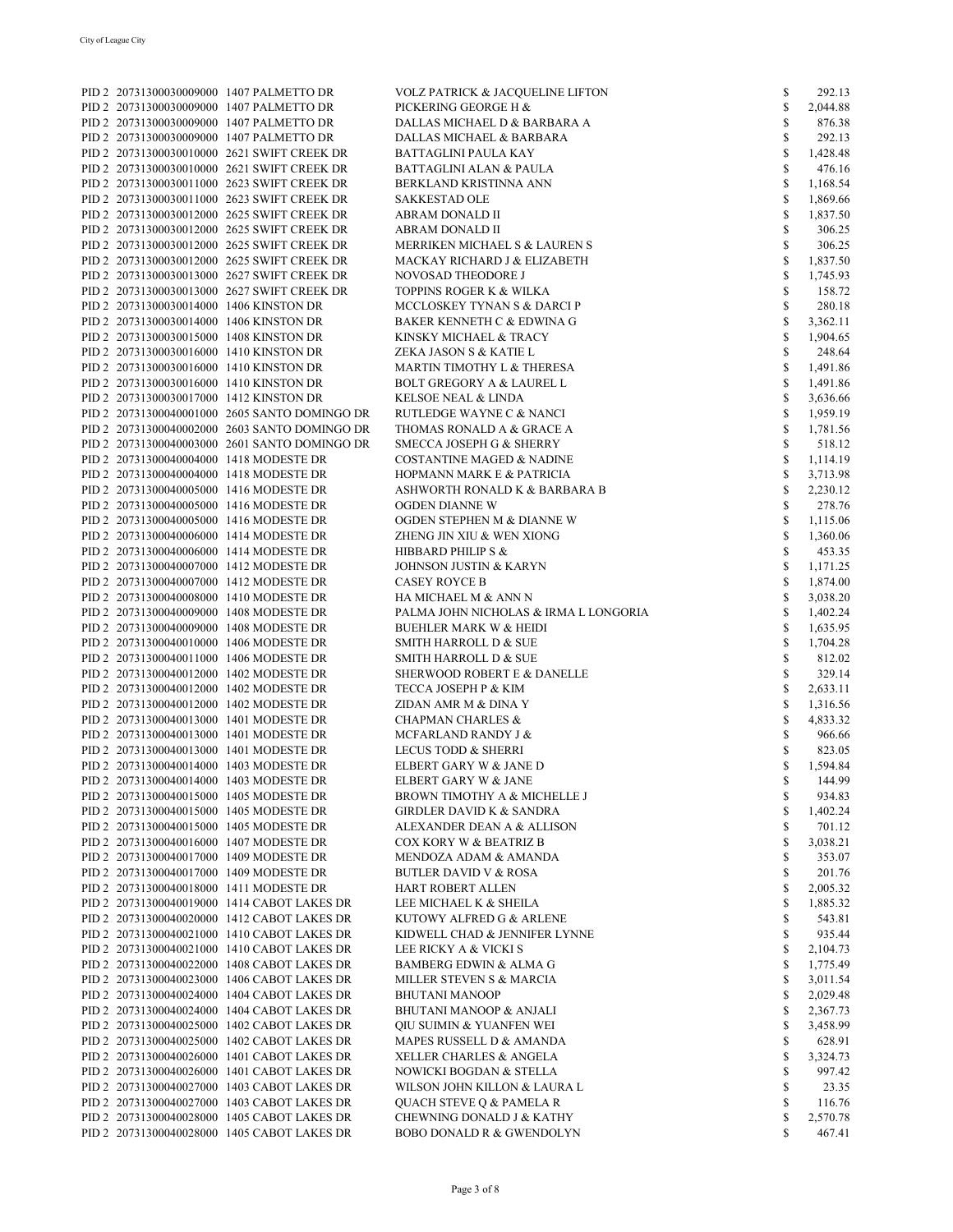|                                         | PID 2 20731300040029000 1407 CABOT LAKES DR    | <b>GO TING SIN &amp; CARIDAD</b>          | \$           | 1,788.90 |
|-----------------------------------------|------------------------------------------------|-------------------------------------------|--------------|----------|
|                                         | PID 2 20731300040030000 1409 CABOT LAKES DR    | SMITH STEPHEN E & DONNA J                 | \$           | 1,788.92 |
|                                         | PID 2 20731300040031000 1411 CABOT LAKES DR    | <b>MIAU YEN KANG</b>                      | \$           | 157.22   |
|                                         | PID 2 20731300040031000 1411 CABOT LAKES DR    | FEDERAL HOME LOAN MORTGAGE CORP           | $\mathbb{S}$ | 157.22   |
|                                         | PID 2 20731300040031000 1411 CABOT LAKES DR    | <b>GONZALEZ MARK &amp; TAMMY T</b>        | \$           | 1,572.17 |
|                                         |                                                |                                           |              |          |
|                                         | PID 2 20731300040032000 1414 PALMETTO DR       | SORRENTINO CIRO D &                       | \$           | 1,886.60 |
|                                         | PID 2 20731300040033000 1412 PALMETTO DR       | ADAME JUAN C & NIDIA                      | \$           | 147.16   |
|                                         | PID 2 20731300040033000 1412 PALMETTO DR       | CENDANT MOBILITY FINANCIAL                | \$           | 343.38   |
|                                         | PID 2 20731300040033000 1412 PALMETTO DR       | <b>BUSH JOSEPH M &amp; MONICA</b>         | \$           | 49.05    |
|                                         | PID 2 20731300040035000 1408 PALMETTO DR       |                                           | \$           | 4,287.50 |
|                                         |                                                | SARRIA JUAN C & ANA M VIDAL               |              |          |
|                                         | PID 2 20731300040036000 1406 PALMETTO DR       | <b>BOURDA LEWARD J &amp; MARY W</b>       | \$           | 1,707.81 |
|                                         | PID 2 20731300040037000 1404 PALMETTO DR       | <b>GARCIA JUAN C &amp; MELVA</b>          | \$           | 2,915.54 |
|                                         | PID 2 20731300040038000 1402 PALMETTO DR       | KNECHT JOHN G & CATHY P                   | \$           | 3,092.39 |
|                                         | PID 2 20731300040039000 2618 SWIFT CREEK DR    | <b>THOMAS LAUREE</b>                      | \$           | 2,985.42 |
|                                         | PID 2 20731300040040000 2620 SWIFT CREEK DR    | WANG YU                                   | \$           | 460.66   |
|                                         |                                                |                                           |              |          |
|                                         | PID 2 20731300040040000 2620 SWIFT CREEK DR    | LI HUSONG & YU WANG                       | \$           | 2,072.98 |
|                                         | PID 2 20731300040040000 2620 SWIFT CREEK DR    | MARKIEWICZ KARL V &                       | \$           | 460.66   |
|                                         | PID 2 20731300040041000 2622 SWIFT CREEK DR    | <b>SIMMONS LEWIS W &amp; KAREN</b>        | \$           | 2,987.96 |
|                                         | PID 2 20731300040042000 2624 SWIFT CREEK DR    | KIDD JAMES MICHAEL & LAURINDA LYON KIDD   | \$           | 458.91   |
|                                         | PID 2 20731300040042000 2624 SWIFT CREEK DR    | COOK CHARLES D & RUTHA J                  | \$           | 2,523.98 |
|                                         |                                                |                                           |              |          |
|                                         | PID 2 20731300040043000 2626 SWIFT CREEK DR    | COURI EDWARD J & CATHY JO                 | \$           | 2,976.54 |
|                                         | PID 2 20731300040044000 2628 SWIFT CREEK DR    | <b>CLIFFORD CHRISTI V</b>                 | \$           | 2,971.46 |
|                                         | PID 2 20731300040045000 2630 SWIFT CREEK DR    | DUARTE ALEXANDER G & REGINA               | \$           | 1,779.73 |
| PID 2 20731300040046000 1401 KINSTON DR |                                                | CARMOUCHE KENNETH & SHARON                | \$           | 3,189.46 |
| PID 2 20731300040047000 1403 KINSTON DR |                                                | RABAGO JOE J III & EUGINIA                | \$           | 6,826.30 |
|                                         |                                                |                                           |              |          |
| PID 2 20731300040048000 1405 KINSTON DR |                                                | <b>COURY TODD J &amp; KRISTY COURY</b>    | \$           | 1,728.95 |
| PID 2 20731300040049000 1407 KINSTON DR |                                                | <b>GOODWIN RICHARD T JR &amp; TERRI A</b> | \$           | 596.30   |
| PID 2 20731300040049000 1407 KINSTON DR |                                                | <b>BURNIDGE WILLIAM F &amp; SANDRA</b>    | \$           | 447.23   |
| PID 2 20731300040049000 1407 KINSTON DR |                                                | KING CURTIS R & DEBORAH                   | \$           | 745.38   |
| PID 2 20731300040050000 1409 KINSTON DR |                                                | <b>CLINE WILLIAM R &amp;</b>              | \$           | 4,287.50 |
|                                         |                                                |                                           |              |          |
| PID 2 20731300040051000 1411 KINSTON DR |                                                | <b>GALLAGHER DAVID L &amp; IRMA G</b>     | \$           | 447.22   |
| PID 2 20731300040051000 1411 KINSTON DR |                                                | DU JIE & TAO PENG                         | \$           | 1,341.67 |
| PID 2 20731300040052000 1413 KINSTON DR |                                                | HATMAKER MICHELLE C                       | \$           | 1,937.83 |
| PID 2 20731300040053000 1415 KINSTON DR |                                                | TALLMAN CURTIS G & VICKI G                | \$           | 1,892.29 |
| PID 2 20731300040054000 1417 KINSTON DR |                                                | ALVAREZ RICARDO M & ANNA                  | \$           | 3,290.93 |
|                                         |                                                |                                           |              |          |
| PID 2 20731300040055000 1419 KINSTON DR |                                                | POPOVICH SHANNON & DANIEL                 | \$           | 980.85   |
| PID 2 20731300040055000 1419 KINSTON DR |                                                | <b>BRAHIER PAUL L &amp; PEGGY J</b>       | \$           | 2,206.91 |
|                                         | PID 2 20731300040056000 2629 SANTO DOMINGO DR  | SMITH RONALD R & ADRI P                   | \$           | 114.75   |
|                                         | PID 2 20731300040056000 2629 SANTO DOMINGO DR  | <b>GILL AMANJIT S &amp; AMRIT K</b>       | \$           | 516.38   |
|                                         | PID 2 20731300040057000 2627 SANTO DOMINGO DR  | TILLEY VANESSA & GENE C CHAUDOIN          | \$           | 441.51   |
|                                         |                                                |                                           |              |          |
|                                         | PID 2 20731300040057000 2627 SANTO DOMINGO DR  | TILLEY DAVID & VANESSA                    | \$           | 1,324.53 |
|                                         | PID 2 20731300040058000 2625 SANTO DOMINGO DR  | RAINWATER JAMES D & SUSAN                 | \$           | 1,788.90 |
|                                         | PID 2 20731300040059000 2623 SANTO DOMINGO DR  | SPANGLER GARY W JR MD                     | \$           | 1,788.90 |
|                                         | PID 2 20731300040060000 2621 SANTO DOMINGO DR  | <b>BILLINGSLEY MARGRETTE</b>              | \$           | 298.15   |
|                                         | PID 2 20731300040060000 2621 SANTO DOMINGO DR  | <b>BILLINGSLEY OLEN &amp; MARGRETTE</b>   | S            | 1,490.75 |
|                                         |                                                |                                           |              |          |
|                                         | PID 2 20731300040061000 2619 SANTO DOMINGO DR  | MILAM TOD W & LINDA                       | \$           | 1,788.91 |
|                                         | PID 2 20731300040062000 2617 SANTO DOMINGO DR  | <b>CALOBRISI JOHN &amp; SANDRA</b>        | \$           | 1,788.90 |
|                                         | PID 2 20731300040063000 2615 SANTO DOMINGO DR  | <b>SHELDON JEFFERY J &amp; PATRICIA</b>   | \$           | 1,788.90 |
|                                         | PID 2 20731300040064000 2613 SANTO DOMINGO DR  | <b>BUCHTMAN VINCENT L &amp; KAREN</b>     | \$           | 1,788.90 |
|                                         | PID 2 20731300040065000 2611 SANTO DOMINGO DR  | <b>GREER MICHAEL AARON</b>                | \$           | 233.71   |
|                                         | PID 2 20731300040065000 2611 SANTO DOMINGO DR  | DRZIAK STEPHEN A & JACQUELYN              | \$           | 2,804.49 |
|                                         |                                                |                                           |              |          |
|                                         | PID 2 20731300040066000 2609 SANTO DOMINGO DR  | WINTERS EDWARD H & KAREN L                | \$           | 1,870.44 |
|                                         | PID 2 20731300040066000 2609 SANTO DOMINGO DR  | KAMMERER DONALD M &                       | \$           | 1,169.02 |
|                                         | PID 2 20731300050001000 1506 CORONADO LAKES DR | REYES ALEXANDER & ELIZABETH               | \$           | 205.21   |
|                                         | PID 2 20731300050001000 1506 CORONADO LAKES DR | <b>BABA SUPPORT OUR TROOPS INC</b>        | \$           | 246.25   |
|                                         | PID 2 20731300050002000 1508 CORONADO LAKES DR | DAVIDSON RUSSELL WAYNE & JENNIFER ANN     | \$           | 32.15    |
|                                         |                                                |                                           |              |          |
|                                         | PID 2 20731300050002000 1508 CORONADO LAKES DR | DAVIS PAUL N JR & KAREN F                 | \$           | 128.59   |
|                                         | PID 2 20731300050002000 1508 CORONADO LAKES DR | MATTESON GREGORY W & TRACY                | \$           | 192.89   |
|                                         | PID 2 20731300050003000 1510 CORONADO LAKES DR | HULSE AARON MICHAEL & JULIA BADGER BRAMAN | \$           | 403.79   |
|                                         | PID 2 20731300050003000 1510 CORONADO LAKES DR | EDMAN KIMBERLY DIANE                      | \$           | 201.90   |
|                                         | PID 2 20731300050003000 1510 CORONADO LAKES DR | EDMAN JOHN T                              | \$           | 605.69   |
|                                         |                                                |                                           |              |          |
|                                         | PID 2 20731300050004000 1512 CORONADO LAKES DR | LANGE WILLIAM JEFFERY                     | \$           | 890.89   |
|                                         | PID 2 20731300050004000 1512 CORONADO LAKES DR | LANGE WILLIAM J & KAREN                   | \$           | 296.96   |
| PID 2 20731300050005000 1531 SARA LN    |                                                | WANG MITCHELL & XIAO Y                    | \$           | 303.13   |
| PID 2 20731300050005000 1531 SARA LN    |                                                | TRENDMAKER HOMES INC                      | \$           | 909.39   |
|                                         | PID 2 20731300050007000 1518 CORONADO LAKES DR | CESEN JIM & PENNY A                       | \$           | 101.17   |
|                                         | PID 2 20731300050007000 1518 CORONADO LAKES DR | WILLIAMS STEPHEN & NICHOLE                | \$           | 269.78   |
|                                         |                                                |                                           |              |          |
|                                         | PID 2 20731300050008000 1520 CORONADO LAKES DR | WHITAKER CHRISTOPHER C &                  | \$           | 1,212.51 |
|                                         | PID 2 20731300050009000 1522 CORONADO LAKES DR | FARRAR ALENE M & CHRISTOPHER W            | \$           | 707.31   |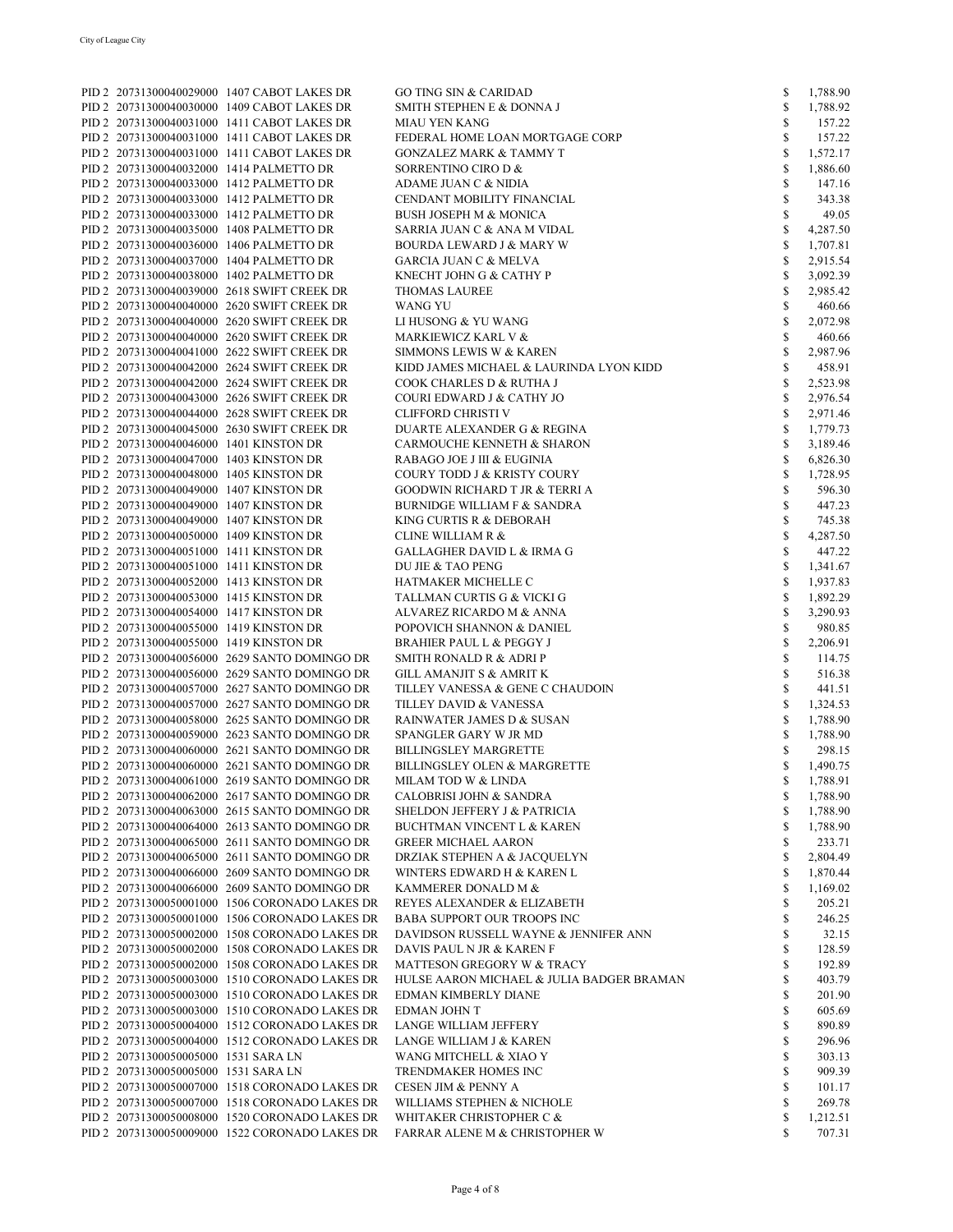|                                            | PID 2 20731300050009000 1522 CORONADO LAKES DR | <b>HOLCOMB BRYAN &amp; RACHEL</b>                        | \$           | 303.13   |
|--------------------------------------------|------------------------------------------------|----------------------------------------------------------|--------------|----------|
|                                            | PID 2 20731300050009000 1522 CORONADO LAKES DR | <b>BORG GREGORY W &amp;</b>                              | $\mathbb{S}$ | 202.09   |
| PID 2 20731300050011000 1529 MESA VERDE DR |                                                | WINFIELD DARRELL G & CHERYL A                            | \$           | 2,124.14 |
|                                            |                                                |                                                          |              |          |
| PID 2 20731300050012000 1527 MESA VERDE DR |                                                | <b>BLAIR RICHARD SCOTT &amp; LISA ANN</b>                | \$           | 806.66   |
| PID 2 20731300050012000 1527 MESA VERDE DR |                                                | DODDS MICHAEL A & CHRISTINA L                            | $\mathbb{S}$ | 1,129.32 |
| PID 2 20731300050013000 1525 MESA VERDE DR |                                                | TAN ALAI                                                 | \$           | 1,615.86 |
|                                            |                                                |                                                          |              |          |
| PID 2 20731300050013000 1525 MESA VERDE DR |                                                | <b>HACKER MARK W &amp;</b>                               | \$           | 403.97   |
| PID 2 20731300050013000 1525 MESA VERDE DR |                                                | KISSACK GREG & BRENDA                                    | $\mathbb{S}$ | 605.96   |
| PID 2 20731300050014000 1523 MESA VERDE DR |                                                | <b>BILLUPS ERIC D &amp; SERINA</b>                       | \$           | 345.25   |
| PID 2 20731300050014000 1523 MESA VERDE DR |                                                | <b>GOSS WILLIAM A &amp;</b>                              | $\mathbb{S}$ | 1,035.74 |
|                                            |                                                |                                                          |              |          |
| PID 2 20731300050015000 1521 MESA VERDE DR |                                                | KIAMAR LEIGH ANN & BRANDON                               | \$           | 99.28    |
| PID 2 20731300050015000 1521 MESA VERDE DR |                                                | ROBERTS ERNEST R & MIRIAM K                              | \$           | 198.56   |
| PID 2 20731300050015000 1521 MESA VERDE DR |                                                | <b>BOLLERO MICHAEL D</b>                                 | \$           | 33.09    |
|                                            |                                                |                                                          |              |          |
| PID 2 20731300050015000 1521 MESA VERDE DR |                                                | D R HORTON-EMERALD LTD                                   | \$           | 33.09    |
| PID 2 20731300050016000 1519 MESA VERDE DR |                                                | LI FAN ALBERT &                                          | \$           | 165.47   |
| PID 2 20731300050016000 1519 MESA VERDE DR |                                                | <b>MOSER MATTHEW &amp; HOPE D</b>                        | \$           | 132.37   |
|                                            |                                                |                                                          |              |          |
| PID 2 20731300050016000 1519 MESA VERDE DR |                                                | TRENDMAKER HOMES INC                                     | \$           | 66.19    |
| PID 2 20731300050017000 1517 MESA VERDE DR |                                                | KUNCHARAPU INDUMATHI &                                   | \$           | 1,216.05 |
| PID 2 20731300050018000 1515 MESA VERDE DR |                                                | KING MICHAEL & SHAWN NISHI                               | \$           | 810.70   |
| PID 2 20731300050018000 1515 MESA VERDE DR |                                                | PEHL GAVIN E & VANESSA C                                 | \$           | 405.35   |
|                                            |                                                |                                                          |              |          |
| PID 2 20731300050019000 1513 MESA VERDE DR |                                                | DUSEK JOHN L & DARLENE M                                 | \$           | 99.28    |
| PID 2 20731300050019000 1513 MESA VERDE DR |                                                | <b>CARRIGAN MARIE THERESE &amp;</b>                      | \$           | 165.47   |
| PID 2 20731300050019000 1513 MESA VERDE DR |                                                | <b>FISHEL JASON T &amp; AMY E</b>                        | \$           | 99.28    |
|                                            |                                                |                                                          |              |          |
| PID 2 20731300050020000 1511 MESA VERDE DR |                                                | VU CHAU NGOC                                             | $\mathbb S$  | 161.77   |
| PID 2 20731300050020000 1511 MESA VERDE DR |                                                | VU QUANG V & CHAU N                                      | \$           | 1,941.29 |
| PID 2 20731300050021000 1509 MESA VERDE DR |                                                | <b>SANCHEZ VERONICA</b>                                  | \$           | 109.27   |
| PID 2 20731300050021000 1509 MESA VERDE DR |                                                | <b>SANCHEZ JUAN G &amp; VERONICA</b>                     | \$           |          |
|                                            |                                                |                                                          |              | 1,201.95 |
| PID 2 20731300050022000 1507 MESA VERDE DR |                                                | LAND SHERYL D                                            | \$           | 951.68   |
| PID 2 20731300050022000 1507 MESA VERDE DR |                                                | HELLNER TODD W & VONDA M                                 | \$           | 475.84   |
| PID 2 20731300060001000 2626 AZTEC CT      |                                                | CHEN ZENG ZHANG & AL FANG                                | \$           | 64.18    |
|                                            |                                                |                                                          |              |          |
| PID 2 20731300060001000 2626 AZTEC CT      |                                                | K HOVNANIAN OF HOUSTON II LLC                            | \$           | 288.82   |
| PID 2 20731300060002000 2628 AZTEC CT      |                                                | OLANREWAJU OLAWALE & SHAKIRAT                            | \$           | 63.10    |
| PID 2 20731300060002000 2628 AZTEC CT      |                                                | K HOVNANIAN OF HOUSTON II LLC                            | \$           | 283.95   |
|                                            |                                                |                                                          |              |          |
| PID 2 20731300060003000 2630 AZTEC CT      |                                                | WRIGHT BRETT ALLEN & KRISTI JANEAN                       | \$           | 212.10   |
| PID 2 20731300060003000 2630 AZTEC CT      |                                                | <b>HUD</b>                                               | \$           | 318.15   |
| PID 2 20731300060003000 2630 AZTEC CT      |                                                | <b>SCHNEIDER JOHN &amp; SUZANNE</b>                      | \$           | 212.10   |
| PID 2 20731300060003000 2630 AZTEC CT      |                                                | MARTIN TIMOTHY L & THERESA                               | \$           | 530.24   |
|                                            |                                                |                                                          |              |          |
| PID 2 20731300060004000 2632 AZTEC CT      |                                                | Confidential Owner                                       | \$           | 563.50   |
| PID 2 20731300060004000 2632 AZTEC CT      |                                                | LIN XI & YANG LIU                                        | \$           | 788.89   |
| PID 2 20731300060005000 2634 AZTEC CT      |                                                | SANDERS WAYNE J & DEBBIE                                 | $\mathbb{S}$ | 1,422.05 |
|                                            |                                                |                                                          |              |          |
| PID 2 20731300060006000 2636 AZTEC CT      |                                                | WHITE LEWIS D & TERRY L                                  | $\mathbb S$  | 2,324.06 |
| PID 2 20731300060007000 2638 AZTEC CT      |                                                | TRIPLE Z TEXAS INVESTMENTS LLC                           | \$           | 141.60   |
| PID 2 20731300060007000 2638 AZTEC CT      |                                                | MTK INVESTMENTS LLC.                                     | \$           | 106.20   |
| PID 2 20731300060007000 2638 AZTEC CT      |                                                | DEVEREAUX JOHN N & NICOLE H                              | \$           | 141.60   |
|                                            |                                                |                                                          |              |          |
| PID 2 20731300060008000 2640 AZTEC CT      |                                                | WHEELER JOE N & MARY ANN                                 | \$           | 2,917.98 |
| PID 2 20731300060009000 2639 AZTEC CT      |                                                | CHEN YI HUA & MIN XIANG                                  | S            | 135.73   |
| PID 2 20731300060009000 2639 AZTEC CT      |                                                | HORN CHRISTOPHER & JESSIKA                               | \$           | 542.91   |
| PID 2 20731300060009000 2639 AZTEC CT      |                                                |                                                          |              |          |
|                                            |                                                | TANG WENDELL W & CHRISTINA                               | \$           | 950.08   |
| PID 2 20731300060010000 2637 AZTEC CT      |                                                | AKIN DONALD R & PATRICIA T                               | \$           | 1,876.72 |
| PID 2 20731300060011000 2635 AZTEC CT      |                                                | VALIULIS FRANK & MISHELL                                 | \$           | 1,222.40 |
| PID 2 20731300060012000 2633 AZTEC CT      |                                                | <b>ROBINSON STEVEN J</b>                                 | \$           | 392.31   |
|                                            |                                                |                                                          |              |          |
| PID 2 20731300060013000 2631 AZTEC CT      |                                                | <b>DUSEK DUSTIN &amp; ASHLEY</b>                         | \$           | 299.41   |
| PID 2 20731300060013000 2631 AZTEC CT      |                                                | HANCOCK RICHARD D &                                      | \$           | 171.09   |
| PID 2 20731300060014000 2629 AZTEC CT      |                                                | DAUGHENBAUGH DONALD & SARAH                              | \$           | 365.42   |
| PID 2 20731300060015000 2627 AZTEC CT      |                                                | <b>KANA LARRY J</b>                                      | \$           |          |
|                                            |                                                |                                                          |              | 375.21   |
| PID 2 20731300060016000 2625 AZTEC CT      |                                                | <b>ONEAL THOMAS LEE &amp;</b>                            | \$           | 424.62   |
| PID 2 20731300060017000 2626 PUEBLO CT     |                                                | NGUYEN JAMIE T & MARY H                                  | \$           | 1,328.99 |
| PID 2 20731300060018000 2628 PUEBLO CT     |                                                | THEIS ALBERT A III & ALICE S                             | \$           | 1,512.83 |
|                                            |                                                |                                                          |              |          |
| PID 2 20731300060018000 2628 PUEBLO CT     |                                                | <b>SZALAI GABOR &amp;</b>                                | \$           | 672.37   |
| PID 2 20731300060019000 2630 PUEBLO CT     |                                                | JENSEN DAVID W & AMBER L                                 | \$           | 254.16   |
| PID 2 20731300060019000 2630 PUEBLO CT     |                                                | RIASCOS-CASTANEDA ROY                                    | \$           | 1,270.82 |
| PID 2 20731300060019000 2630 PUEBLO CT     |                                                | <b>HYDE BRANNON &amp; KELLY</b>                          | \$           |          |
|                                            |                                                |                                                          |              | 1,016.66 |
| PID 2 20731300060019000 2630 PUEBLO CT     |                                                | PALMER NICHOLAS E &                                      | \$           | 1,119.78 |
| PID 2 20731300060020000 2632 PUEBLO CT     |                                                | OLATUNBOSUN SADAT                                        | \$           | 114.24   |
| PID 2 20731300060020000 2632 PUEBLO CT     |                                                | LINDNER RANDAL J & KAREN                                 | \$           | 1,256.60 |
|                                            |                                                |                                                          |              |          |
| PID 2 20731300060021000 2634 PUEBLO CT     |                                                | NAGY STEVEN LOUIS III                                    | \$           | 350.55   |
| PID 2 20731300060021000 2634 PUEBLO CT     |                                                | WOOD GEORGE & EDWIN DRAVIAM DENNIS KELLER ALAN CRAMER \$ |              | 35.06    |
| PID 2 20731300060022000 2636 PUEBLO CT     |                                                | <b>HALL JIMMY M &amp; SHARON</b>                         | S            | 1,429.78 |
| PID 2 20731300060023000 2638 PUEBLO CT     |                                                | <b>FISHER JUSTIN &amp; ANNA</b>                          | \$           | 231.31   |
|                                            |                                                |                                                          |              |          |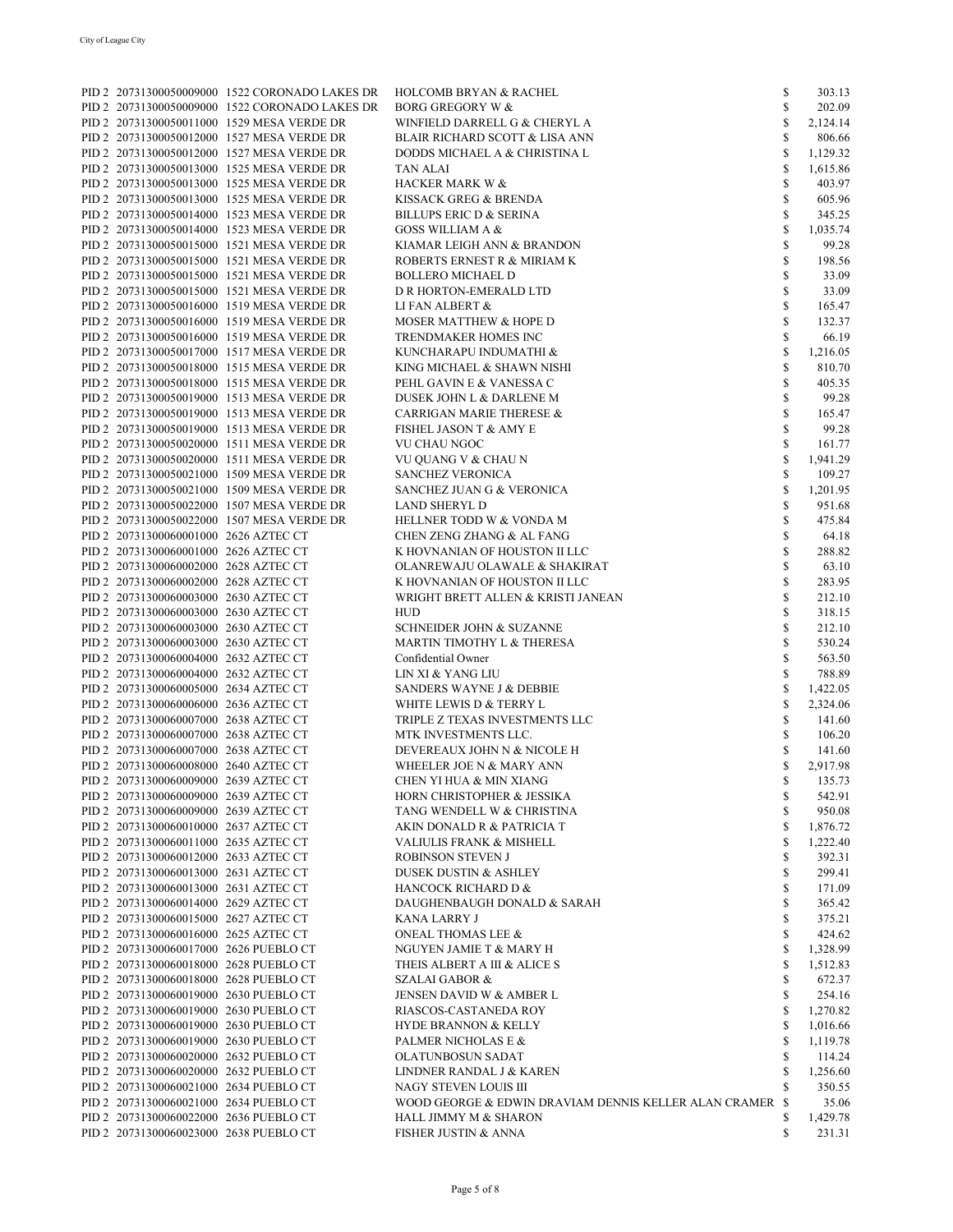| PID 2 20731300060023000 2638 PUEBLO CT  |                                              | EASON MICHAEL R JR & WHITNEY            | \$           | 2,775.70 |
|-----------------------------------------|----------------------------------------------|-----------------------------------------|--------------|----------|
| PID 2 20731300060024000 2639 PUEBLO CT  |                                              | <b>FANNING DONALD &amp; JULIE</b>       | \$           | 281.60   |
| PID 2 20731300060024000 2639 PUEBLO CT  |                                              | NARVAEZ CHAD A & AMANDA                 | \$           | 160.91   |
| PID 2 20731300060025000 2637 PUEBLO CT  |                                              | BENNETT JOEL H & DENISE                 | $\mathbb{S}$ | 3,064.32 |
| PID 2 20731300060026000 2635 PUEBLO CT  |                                              | PAZDRAK KONRAD SR & BARBARA             | \$           | 1,247.35 |
| PID 2 20731300060027000 2633 PUEBLO CT  |                                              | NELSON ANA C                            | \$           | 307.75   |
|                                         |                                              |                                         |              |          |
| PID 2 20731300060027000 2633 PUEBLO CT  |                                              | NELSON MICHAEL A & ANA C                | \$           | 68.39    |
| PID 2 20731300060028000 2631 PUEBLO CT  |                                              | SEIDENBERGER RUSSELL L & TAMMY M        | \$           | 366.07   |
| PID 2 20731300060028000 2631 PUEBLO CT  |                                              | <b>GARCIA CHARLES WADE</b>              | \$           | 610.11   |
| PID 2 20731300060028000 2631 PUEBLO CT  |                                              | FEDERAL NATIONAL MORTGAGE               | $\mathbb{S}$ | 488.09   |
| PID 2 20731300060029000 2629 PUEBLO CT  |                                              | BESHARA PETER A & MARTINA T             | \$           | 290.34   |
|                                         |                                              |                                         | \$           |          |
| PID 2 20731300060029000 2629 PUEBLO CT  |                                              | <b>GRIDER MICHAEL E &amp; MARTHA</b>    |              | 1,553.76 |
|                                         | PID 2 20731300060030000 1001 LOUISIANA AVE   | SMITH BRUCE A & JULIE M                 | \$           | 1,193.48 |
| PID 2 20731300060031000 2625 PUEBLO CT  |                                              | AMH 2014-3 BORROWER LLC                 | \$           | 35.33    |
| PID 2 20731300060031000 2625 PUEBLO CT  |                                              | <b>AMERICAN HOMES 4 RENT</b>            | $\mathbb{S}$ | 35.33    |
| PID 2 20731300060031000 2625 PUEBLO CT  |                                              | REED CHRISTOPHER DAVID                  | \$           | 176.67   |
| PID 2 20731300060031000 2625 PUEBLO CT  |                                              | <b>BARBER TERRY LYNN</b>                | <b>S</b>     | 106.00   |
|                                         |                                              |                                         |              |          |
| PID 2 20731300060031000 2625 PUEBLO CT  |                                              | DUPCHAK DAVID & LYNDA                   | $\mathbb{S}$ | 35.33    |
| PID 2 20731300060032000 2624 NATCHEZ CT |                                              | <b>CAMPBELL MONTE</b>                   | \$           | 233.97   |
| PID 2 20731300060032000 2624 NATCHEZ CT |                                              | MANESS IAN B & KIMBERLY D               | $\mathbb{S}$ | 701.92   |
| PID 2 20731300060032000 2624 NATCHEZ CT |                                              | MCNEIL JACK L & MARIAN R                | $\mathbb{S}$ | 467.95   |
| PID 2 20731300060033000 2626 NATCHEZ CT |                                              | ALEXANDER DAVID J                       | \$           | 2,054.10 |
| PID 2 20731300060034000 2628 NATCHEZ CT |                                              | KAPADIA PRAKASH P & HEMLATA             | \$           | 1,212.52 |
|                                         |                                              |                                         |              |          |
| PID 2 20731300060035000 2630 NATCHEZ CT |                                              | <b>CHEN JIA XIANG</b>                   | \$           | 1,422.07 |
| PID 2 20731300060035000 2630 NATCHEZ CT |                                              | DEBERRY KEVIN & BRITTANY                | \$           | 158.01   |
| PID 2 20731300060035000 2630 NATCHEZ CT |                                              | MILLARD MICHAEL G & ALEATHEA            | $\mathbb{S}$ | 474.02   |
| PID 2 20731300060036000 2632 NATCHEZ CT |                                              | SNYDER LARRY J & DEBRA                  | \$           | 1,182.77 |
| PID 2 20731300060037000 2634 NATCHEZ CT |                                              | <b>JACKSON PAUL LEON</b>                | \$           | 232.41   |
|                                         |                                              |                                         | $\mathbb{S}$ |          |
| PID 2 20731300060037000 2634 NATCHEZ CT |                                              | FRIGO KENNETH M &                       |              | 132.81   |
| PID 2 20731300060038000 2636 NATCHEZ CT |                                              | <b>BOWERS DOUGLAS &amp;</b>             | \$           | 1,382.13 |
| PID 2 20731300060038000 2636 NATCHEZ CT |                                              | PATEL PARESH K & RADHA                  | \$           | 125.65   |
| PID 2 20731300060039000 2630 NATCHEZ CT |                                              | CHEN JIA XIANG                          | \$           | 1,970.80 |
| PID 2 20731300060039000 2630 NATCHEZ CT |                                              | DEBERRY KEVIN & BRITTANY                | \$           | 218.98   |
| PID 2 20731300060039000 2630 NATCHEZ CT |                                              | MILLARD MICHAEL G & ALEATHEA            | $\mathbb{S}$ | 656.93   |
|                                         |                                              |                                         |              |          |
| PID 2 20731300060040000 2640 NATCHEZ CT |                                              | PARNELL KENNETH R Sr                    | \$           | 467.61   |
| PID 2 20731300060040000 2640 NATCHEZ CT |                                              | VAN SICKLE MICHAEL F                    | \$           | 1,402.83 |
| PID 2 20731300060040000 2640 NATCHEZ CT |                                              | <b>GAZELAS CINDY</b>                    | $\mathbb{S}$ | 1,169.02 |
| PID 2 20731300060041000 2639 NATCHEZ CT |                                              | <b>BOWEN KENNETH E &amp; PAMELA</b>     | \$           | 1,117.63 |
| PID 2 20731300060041000 2639 NATCHEZ CT |                                              | <b>CREWS DONALD D &amp; KATHRYN</b>     | \$           | 1,788.21 |
| PID 2 20731300060042000 2637 NATCHEZ CT |                                              | WILSON CHAD & JEANNE                    | $\mathbb{S}$ | 2,256.60 |
|                                         |                                              |                                         |              |          |
| PID 2 20731300060043000 2635 NATCHEZ CT |                                              | REYES RUBEN & MARGARITA Y               | \$           | 1,278.36 |
| PID 2 20731300060044000 2633 NATCHEZ CT |                                              | <b>JARAMILLO HECTOR</b>                 | $\mathbb{S}$ | 154.79   |
| PID 2 20731300060044000 2633 NATCHEZ CT |                                              | WHITSON CYNDE & MICHAEL                 | $\mathbb{S}$ | 619.14   |
| PID 2 20731300060044000 2633 NATCHEZ CT |                                              | <b>FANNIE MAE</b>                       | \$           | 154.79   |
| PID 2 20731300060044000 2633 NATCHEZ CT |                                              | VARLIK CENK V & LESLIE M                | S            | 1,083.50 |
|                                         |                                              |                                         |              |          |
| PID 2 20731300060045000 2631 NATCHEZ CT |                                              | KORSCHGEN RICHARD B &                   | \$           | 2,052.83 |
| PID 2 20731300060046000 2629 NATCHEZ CT |                                              | WILKES ROBERT D & DENISE                | \$           | 2,052.83 |
|                                         | PID 2 20731300060049000 2622 MESA VERDE DR   | HAN XIAO                                | \$           | 407.30   |
|                                         | PID 2 20731300060049000 2622 MESA VERDE DR   | MONTERESSI CHRISTOPHER                  | \$           | 2,383.31 |
|                                         | PID 2 20731300060050000 2624 MESA VERDE DR   | JACKSON MARCUS L & LISA M               | \$           | 1,580.08 |
|                                         | PID 2 20731300060050000 2624 MESA VERDE DR   | PRUDENTIAL RESIDENTIAL SVCS LTD         | \$           | 158.01   |
|                                         | PID 2 20731300060050000 2624 MESA VERDE DR   |                                         | \$           | 316.02   |
|                                         |                                              | <b>ENYEART CHRISTOPHER A &amp;</b>      |              |          |
|                                         | PID 2 20731300060051000 2626 MESA VERDE DR   | <b>ROSEN PHILIP E</b>                   | \$           | 2,054.10 |
|                                         | PID 2 20731300060052000 2628 MESA VERDE DR   | RUCKSTUHL MARK E & MICHELLE             | \$           | 1,804.04 |
| PID 2 20731300060053000 1554 VIEJO RD   |                                              | THOMAS MICHAEL R & REENA                | \$           | 1,264.07 |
| PID 2 20731300060053000 1554 VIEJO RD   |                                              | TRENDMAKER HOMES INC                    | \$           | 790.05   |
|                                         | PID 2 20731300060054000 2632 MESA VERDE DR   | MCCORMICK BRIAN D                       | \$           | 2,054.08 |
|                                         |                                              |                                         |              |          |
|                                         | PID 2 20731300060055000 5314 BLUE CYPRESS LN | PITKIN TERRILL & COURTNEY               | \$           | 195.65   |
|                                         | PID 2 20731300060055000 5314 BLUE CYPRESS LN | TUCKER CORY LANCE                       | \$           | 978.24   |
|                                         | PID 2 20731300060056000 2636 MESA VERDE DR   | <b>JUAREZ ROBERT JR &amp; JEANETT A</b> | \$           | 2,077.19 |
|                                         | PID 2 20731300060056000 2636 MESA VERDE DR   | DUCOMBS CHARLES R & JHERIE              | \$           | 281.15   |
|                                         | PID 2 20731300060057000 2638 MESA VERDE DR   | MCCARTHY PAUL J                         | \$           | 1,212.09 |
|                                         | PID 2 20731300060058000 2640 MESA VERDE DR   | TREVINO RICARDO & TRACY G               | \$           | 1,768.87 |
|                                         |                                              |                                         |              |          |
|                                         | PID 2 20731300060058000 2640 MESA VERDE DR   | TRINH TUNG & THUY VU                    | \$           | 786.16   |
|                                         | PID 2 20731300060059000 2639 MESA VERDE DR   | <b>BARBER MICHAEL F &amp; BETH</b>      | \$           | 1,426.41 |
|                                         | PID 2 20731300060060000 2637 MESA VERDE DR   | JONES DOUGLAS D & MANETTE D             | \$           | 1,457.97 |
|                                         | PID 2 20731300060060000 2637 MESA VERDE DR   | ALEXANDER DENNIS K                      | \$           | 364.49   |
|                                         | PID 2 20731300060060000 2637 MESA VERDE DR   | <b>GOYNES DANA M &amp; GEORGE D</b>     | \$           | 546.74   |
|                                         | PID 2 20731300060061000 2635 MESA VERDE DR   | CASSARINO NELLO & LESLEY                | \$           | 837.16   |
|                                         |                                              |                                         |              |          |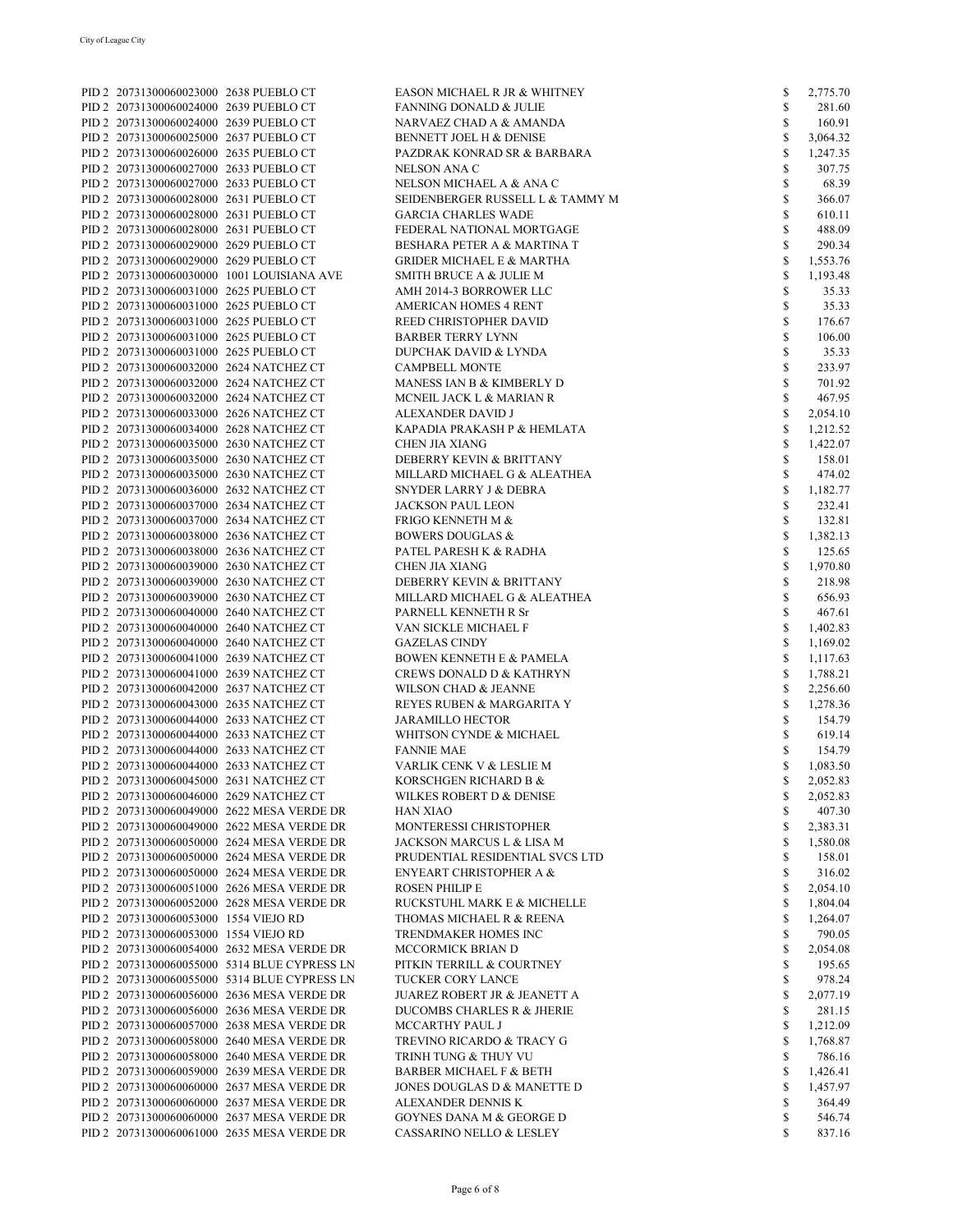|                                        | PID 2 20731300060061000 2635 MESA VERDE DR  | HOFFPAUIR JOHN D & MICHELLE                          | \$           | 597.97   |
|----------------------------------------|---------------------------------------------|------------------------------------------------------|--------------|----------|
|                                        | PID 2 20731300060062000 2633 MESA VERDE DR  | FISHER MICHAEL RAY & MARY ANN                        | \$           | 222.44   |
|                                        |                                             | <b>JONES BRADLEY T &amp;</b>                         | \$           |          |
|                                        | PID 2 20731300060062000 2633 MESA VERDE DR  |                                                      |              | 889.75   |
|                                        | PID 2 20731300060062000 2633 MESA VERDE DR  | <b>FROESCHL DAVID W JR &amp;</b>                     | \$           | 222.44   |
|                                        | PID 2 20731300060063000 2631 MESA VERDE DR  | MOBLEY STEPHEN B &                                   | \$           | 296.64   |
|                                        |                                             |                                                      |              |          |
|                                        | PID 2 20731300060063000 2631 MESA VERDE DR  | <b>VETERANS AFFAIRS</b>                              | \$           | 74.16    |
|                                        | PID 2 20731300060063000 2631 MESA VERDE DR  | CANTU LUIS K & NICOLE B                              | \$           | 37.08    |
|                                        | PID 2 20731300060064000 2629 MESA VERDE DR  | CRNKOVIC NICK A & SUSAN                              | \$           | 1,322.64 |
|                                        |                                             |                                                      |              |          |
|                                        | PID 2 20731300060065000 2627 MESA VERDE DR  | PITRE CLOVIS J & CAROLYN                             | \$           | 2,237.40 |
|                                        | PID 2 20731300060066000 2625 MESA VERDE DR  | WOLFFARTH MARK & JULIA B ARLITT                      | \$           | 111.24   |
|                                        | PID 2 20731300060066000 2625 MESA VERDE DR  | K HOVNANIAN OF HOUSTON II L.L.C.                     | \$           | 296.64   |
|                                        |                                             |                                                      |              |          |
|                                        | PID 2 20731300060067000 2623 MESA VERDE DR  | ELLERY KEITH R & ELISABETH                           | \$           | 111.24   |
|                                        | PID 2 20731300060067000 2623 MESA VERDE DR  | K HOVNANIAN OF HOUSTON II LLC                        | \$           | 296.64   |
|                                        | PID 2 20731300060068000 2621 MESA VERDE DR  | <b>JACKSON NATHAN A &amp; TRECIA</b>                 | \$           | 1,573.81 |
|                                        |                                             |                                                      |              |          |
|                                        | PID 2 20731300060068000 2621 MESA VERDE DR  | TRAHAN MICHAEL D & KATHERINE                         | \$           | 1,071.31 |
|                                        | PID 2 20731300060069000 1534 MESA VERDE DR  | SALYER WESLEY E & SHERRY L                           | \$           | 194.64   |
|                                        | PID 2 20731300060069000 1534 MESA VERDE DR  | CANDELLA ALEENE J                                    | $\mathbb{S}$ | 2,359.11 |
|                                        | PID 2 20731300060070000 1532 MESA VERDE DR  | <b>SANCHEZ LOUIS &amp; CARLA</b>                     | \$           | 436.74   |
|                                        |                                             |                                                      |              |          |
|                                        | PID 2 20731300060071000 1530 MESA VERDE DR  | EYZAGUIRRE EDUARDO J                                 | \$           | 1,283.25 |
|                                        | PID 2 20731300060071000 1530 MESA VERDE DR  | VANASSENDELFT DE CONINGH                             | \$           | 272.10   |
|                                        | PID 2 20731300060072000 1528 MESA VERDE DR  | WANG ZHIHUI & HANG LI                                | \$           | 389.28   |
|                                        | PID 2 20731300060072000 1528 MESA VERDE DR  | CLOYD ELIZABETH A                                    | \$           | 1,751.75 |
|                                        |                                             |                                                      |              |          |
|                                        | PID 2 20731300060072000 1528 MESA VERDE DR  | <b>JONES TAMMY SUE</b>                               | \$           | 412.71   |
|                                        | PID 2 20731300060073000 1526 MESA VERDE DR  | <b>GRIMALDO JESSE &amp; REBECCA</b>                  | \$           | 2,553.75 |
|                                        | PID 2 20731300060074000 1524 MESA VERDE DR  | PATELIS DAPHNE                                       | \$           | 1,557.12 |
|                                        |                                             |                                                      |              |          |
|                                        | PID 2 20731300060074000 1524 MESA VERDE DR  | <b>RUSSELL GREG</b>                                  | $\mathbb{S}$ | 996.63   |
|                                        | PID 2 20731300060075000 1522 MESA VERDE DR  | TANG SHAO-JUN                                        | \$           | 837.16   |
|                                        | PID 2 20731300060075000 1522 MESA VERDE DR  | MOSS ERIC M & HEIDI                                  | \$           | 597.97   |
|                                        | PID 2 20731300060076000 1520 MESA VERDE DR  | <b>TURNER EVELYN</b>                                 | \$           | 406.27   |
|                                        |                                             |                                                      |              |          |
|                                        | PID 2 20731300060077000 1518 MESA VERDE DR  | DUDLEY STEVEN R & JENNIFER C                         | \$           | 1,376.86 |
|                                        | PID 2 20731300060077000 1518 MESA VERDE DR  | Confidential Owner                                   | \$           | 860.54   |
|                                        | PID 2 20731300060078000 1516 MESA VERDE DR  | <b>FEIGLE RICK &amp; MARY</b>                        | \$           | 1,477.00 |
|                                        |                                             |                                                      |              |          |
|                                        | PID 2 20731300060078000 1516 MESA VERDE DR  | NESTLERODE KAREN L                                   | \$           | 964.27   |
|                                        | PID 2 20731300060079000 1514 MESA VERDE DR  | SHAFER CLAY D & SHERYL                               | \$           | 2,237.40 |
|                                        | PID 2 20731300060080000 1512 MESA VERDE DR  | OCHOA MICHAEL K & CELIA                              | \$           | 2,441.26 |
|                                        | PID 2 20731300060081000 1510 MESA VERDE DR  | BENEFIELD JAMES A & DEBORAH                          | \$           | 407.88   |
|                                        |                                             |                                                      |              |          |
|                                        | PID 2 20731300060082000 1508 MESA VERDE DR  | KONKEL CARL R & LINDA L                              | \$           | 2,424.32 |
|                                        | PID 2 20731300060083000 1506 MESA VERDE DR  | <b>BISONNI ROBERTO &amp; MARTA</b>                   | \$           | 1,476.31 |
|                                        | PID 2 20731300060084000 1504 MESA VERDE DR  | <b>GOODALL DANNY LESLIE</b>                          | \$           | 486.43   |
|                                        | PID 2 20731300060084000 1504 MESA VERDE DR  | <b>GOODALL DANNY L &amp; LAUREN</b>                  | \$           | 2,625.97 |
|                                        |                                             |                                                      |              |          |
|                                        | PID 2 20731300060085000 1502 MESA VERDE DR  | HOCKLESS JOSEPH E & RHONDA Y                         | \$           | 2,967.73 |
| PID 2 20731300060086000 2616 AZTEC CT  |                                             | RUCKER LARRY A & ROBERTA A                           | \$           | 1,232.11 |
| PID 2 20731300060087000 2618 AZTEC CT  |                                             | <b>ELKASS AYMAN</b>                                  | \$           | 637.55   |
|                                        |                                             |                                                      |              |          |
| PID 2 20731300060087000 2618 AZTEC CT  |                                             | <b>FANNIE MAE</b>                                    | \$           | 159.39   |
| PID 2 20731300060087000 2618 AZTEC CT  |                                             | LE MINH                                              | S            | 1,275.10 |
| PID 2 20731300060088000 2620 AZTEC CT  |                                             | LIENHART CHRISTOPHER &                               | \$           | 2,072.06 |
| PID 2 20731300060089000 2622 AZTEC CT  |                                             | KELLY MICHAEL R & MARIA                              | \$           | 1,468.42 |
|                                        |                                             |                                                      |              |          |
| PID 2 20731400010003000 1516 TOLUCA DR |                                             | ZIEBA DAVID C & GAIL A                               | \$           | 101.47   |
| PID 2 20731400010003000 1516 TOLUCA DR |                                             | BERUMEN CHRISTOPHER D                                | \$           | 456.60   |
| PID 2 20731400010004000 1514 TOLUCA DR |                                             | <b>MEZA CARLOS A &amp; EUGENIA</b>                   | \$           | 547.91   |
| PID 2 20731400010005000 1512 TOLUCA DR |                                             | CONN LEE & JACKIE                                    | \$           | 567.54   |
|                                        |                                             |                                                      |              |          |
|                                        | PID 2 20731400010008000 2556 COSTA MESA CIR | PHELPS JOHN Y III & AMANDA                           | \$           | 305.60   |
|                                        | PID 2 20731400010008000 2556 COSTA MESA CIR | STRUNK CHESTER LEE                                   | \$           | 152.80   |
|                                        | PID 2 20731400010008000 2556 COSTA MESA CIR | STRUNK CHESTER LEE JR &                              | \$           | 101.87   |
|                                        | PID 2 20731400010009000 2558 COSTA MESA CIR |                                                      |              |          |
|                                        |                                             | <b>BLANTON MARK R</b>                                | \$           | 294.39   |
|                                        | PID 2 20731400010009000 2558 COSTA MESA CIR | LI DONG                                              | \$           | 147.20   |
|                                        | PID 2 20731400010009000 2558 COSTA MESA CIR | WERKHEISER ARTHUR H III &                            | \$           | 98.13    |
|                                        | PID 2 20731400010010000 2560 COSTA MESA CIR | <b>JONES GEORGE F</b>                                | \$           | 324.02   |
|                                        |                                             |                                                      |              |          |
|                                        | PID 2 20731400010010000 2560 COSTA MESA CIR | <b>STEPHENS CLAUDE P &amp; DANA</b>                  | \$           | 1,620.09 |
|                                        | PID 2 20731400010011000 2562 COSTA MESA CIR | HONG DANIEL C & CHRISTINA                            | \$           | 546.16   |
|                                        | PID 2 20731400010011000 2562 COSTA MESA CIR | <b>TRENDMAKER HOMES INC</b>                          | \$           | 54.62    |
|                                        | PID 2 20731400010012000 2564 COSTA MESA CIR | PETERSON JOHNNY W & JUDY                             | \$           | 559.86   |
|                                        |                                             | CONGREGATION OF SISTERS OF CHARITY OF INCARNATE WORD |              |          |
|                                        | PID 2 20731400010013000 2566 COSTA MESA CIR |                                                      | \$           | 109.23   |
|                                        | PID 2 20731400010013000 2566 COSTA MESA CIR | WILLISON WILLIAM & MARIE                             | \$           | 163.85   |
|                                        | PID 2 20731400010013000 2566 COSTA MESA CIR | WILLISON WILLIAM & MARIE & STEVEN P & AURORA WALLACE | \$           | 163.85   |
|                                        | PID 2 20731400010013000 2566 COSTA MESA CIR | <b>BARBER THOMAS R</b>                               | \$           | 109.23   |
|                                        | PID 2 20731400010013000 2566 COSTA MESA CIR | <b>BARBER THOMAS R &amp; TERRY L</b>                 | $\mathbb{S}$ | 54.62    |
|                                        |                                             |                                                      |              |          |
|                                        | PID 2 20731400010014000 2568 COSTA MESA CIR | RAUF SHARIQ J & NAILA S                              | \$           | 600.78   |
|                                        | PID 2 20731400010015000 2570 COSTA MESA CIR | KOCUREK ALBERTO T                                    | \$           | 327.70   |